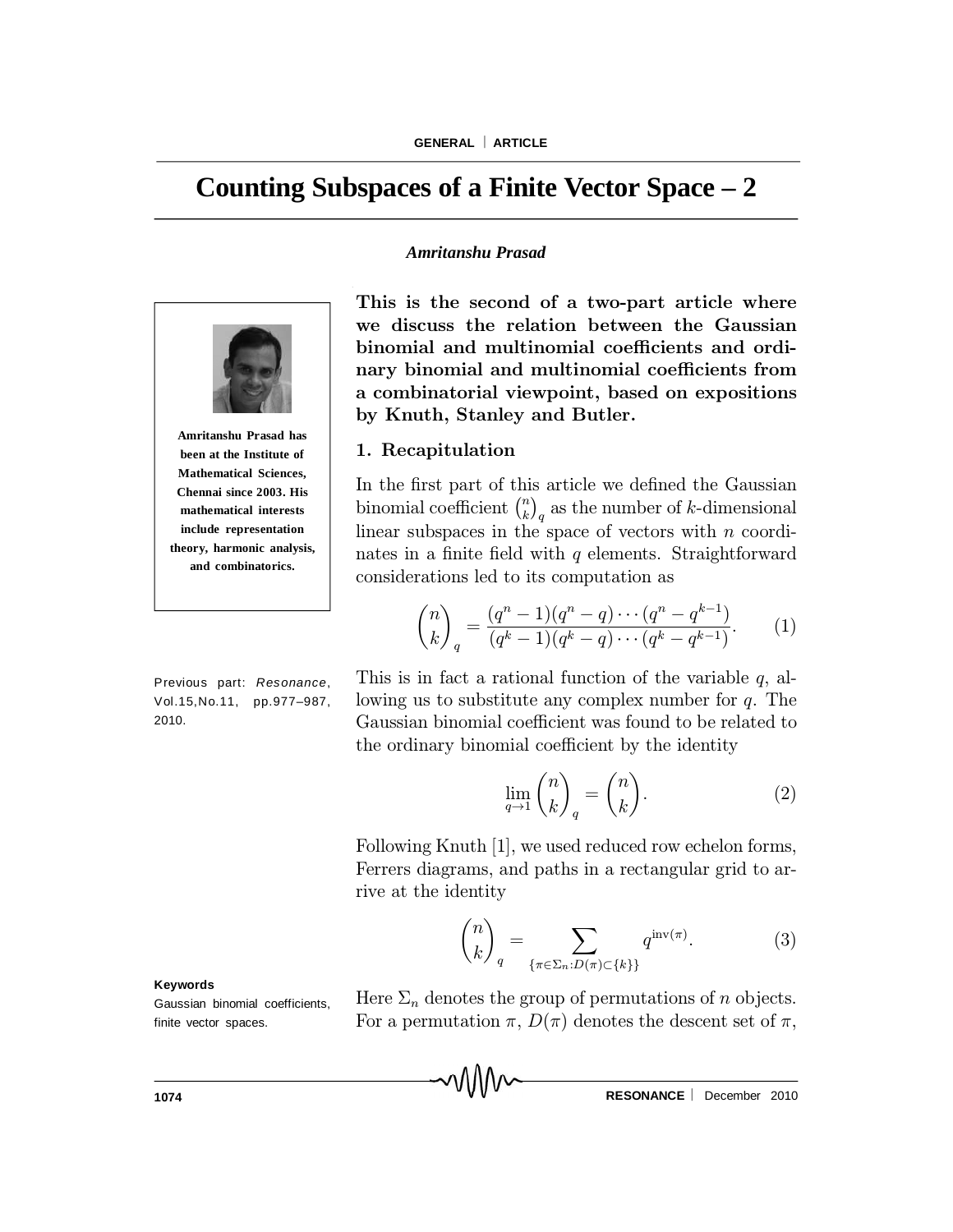which is defined as

$$
D(\pi) = \{i \in \{1, \ldots, n-1\} : \pi(i) > \pi(i+1)\},\
$$

and inv( $\pi$ ) denotes the number of *inversions* of  $\pi$ , namely the number of pairs  $(i, j)$  such that  $1 \leq i < j \leq n$  but  $\pi(i) > \pi(j).$ 

## 2. Multinomial Coefficients

Recall that multinomial coefficients given by the formula

$$
\binom{n}{k_1 \quad \dots \quad k_m} = \frac{n!}{k_1! \cdots k_m!} \tag{4}
$$

count the number of ways of writing  $\{1, \ldots, n\}$  as a disjoint union  $X_1 \sqcup \cdots \sqcup X_m$ , where  $|X_i| = k_i$  for  $i =$  $1, \ldots, m$  (of course, one assumes that  $k_1 + \cdots + k_m = n$ ). Let

$$
Y_1 = X_1
$$
  
\n
$$
Y_2 = X_1 \cup X_2
$$
  
\n
$$
\vdots
$$
  
\n
$$
Y_{m-1} = X_1 \cup \dots \cup X_{m-1}
$$
  
\n
$$
Y_m = X_1 \cup \dots \cup X_m = \{1, \dots, n\}.
$$

Let  $s_i = k_1 + \cdots + k_i$  for each  $i \in \{1, ..., m-1\}$ . Then  $Y_1 \subset Y_2 \subset \cdots \subset Y_{m-1}$  is a nested sequence of subsets such that  $|Y_i| = s_i$  for all  $i \in \{1, \ldots, m-1\}$ , and it is clear that the sequence of disjoint sets  $(X_i)$  can be recovered from the sequence of nested sets  $(Y_i)$ . Writing S for an increasing sequence  $(s_1, \ldots, s_{m-1})$  in  $\{1, \ldots, n\},$ we shall use the notation

$$
\binom{n}{S} = #\{S_1 \subset \cdots \subset S_m = \{1, \ldots, n\} :
$$
  

$$
|S_i| = s_i \text{ for } 1 \le i < m\}.
$$

We have:

$$
\binom{n}{S} = \binom{n}{k_1 \quad \cdots \quad k_m}
$$

;

**RESONANCE** December 2010 **1075**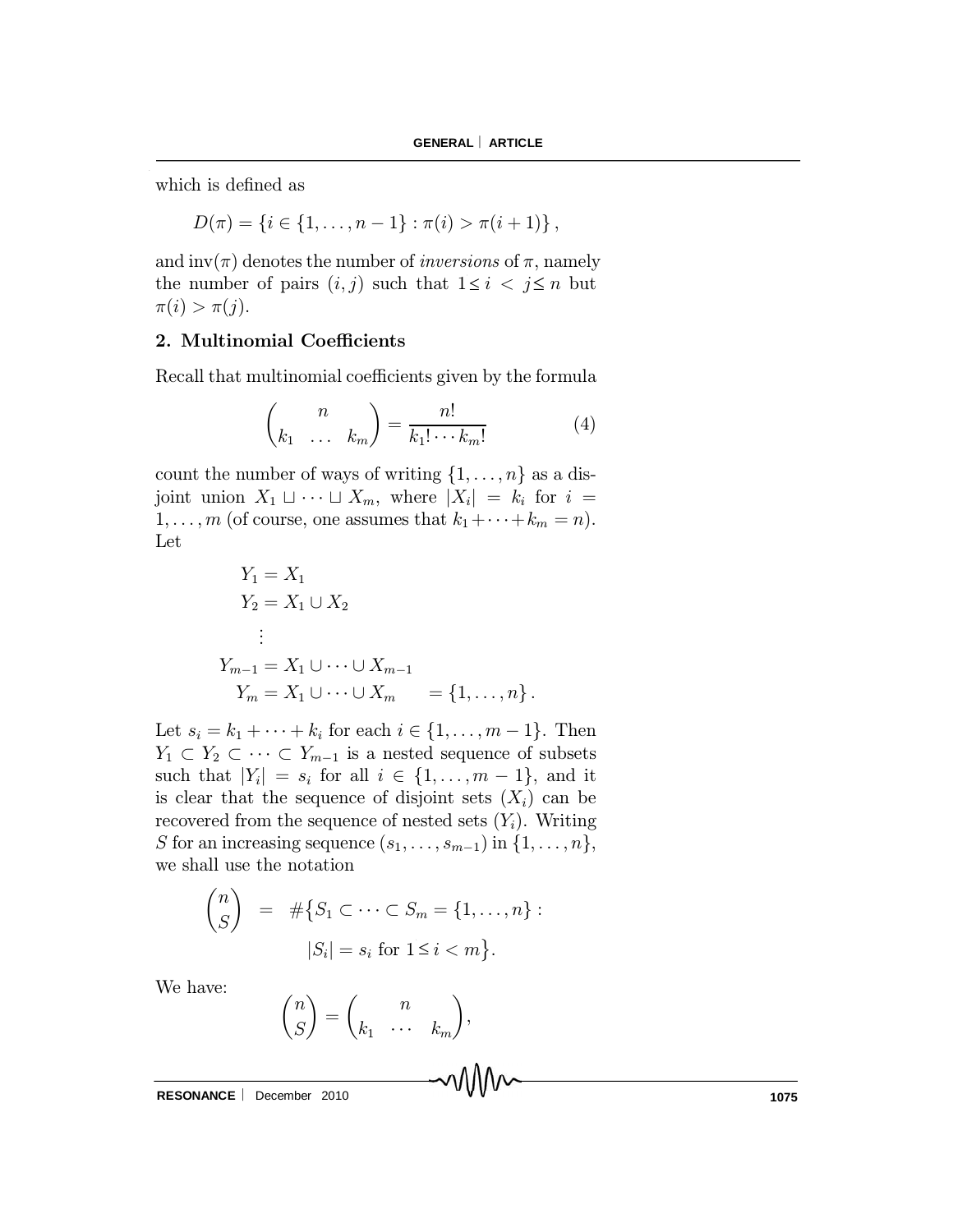This interpretation of the multinomial coefficients has an obvious analogue for vector spaces and subspaces. where  $k_i = s_i - s_{i-1}$  for  $1 < i < m$ ,  $k_1 = s_1$  and  $k_m = n$  $s_{m-1}$ . This interpretation of the multinomial coefficients has an obvious analogue for vector spaces and subspaces. Define the Gaussian multinomial coefficient as

$$
\binom{n}{S}_q = #\{V_1 \subset \cdots \subset V_{m-1} \subset F^n :
$$
  
 
$$
\vdots
$$
 is a subspace of dimens

 $V_i$  is a subspace of dimension  $s_i$ .

The multinomial coefficients can be expressed in terms of the binomial coefficients. Clearly, the number of choices for  $S_{n-1}$  inside  $S_n$  is  $\binom{n}{s_n}$ .  $s_{n-1}$ ¢ , the number of choices for  $S_{n-2}$  inside each choice of  $S_{n-1}$  is  $\binom{s_{n-1}}{s_{n-2}}$  $s_{n-2}$ ) and so on, so that

$$
\binom{n}{S} = \binom{s_2}{s_1} \cdots \binom{s_{m-1}}{s_{m-2}} \binom{n}{s_{m-1}}.
$$
 (5)

Similarly,

$$
\binom{n}{S}_q = \binom{s_2}{s_1}_q \cdots \binom{s_{m-1}}{s_{m-2}}_q \binom{n}{s_{m-1}}_q.
$$
 (6)

These expressions allow us to easily deduce some properties of Gaussian multinomial coefficients from the corresponding properties of Gaussian binomial coefficients. For example, equation (1) that expresses a Gaussian binomial coefficient as a rational function in  $q$  with denominator non-zero except at  $q = 1$  also shows that a Gaussian multinomial coefficient is a rational function of q with denominator non-zero except at  $q = 1$ . From the identity (2) we can deduce that

$$
\lim_{q \to 1} \binom{n}{S}_q = \binom{n}{S}.\tag{7}
$$

Similarly, from the identity (3) we can deduce that each q-multinomial coefficient is a monic polynomial in  $q$  of degree  $k_1 \cdots k_m$  with positive coefficients. A slightly more careful analysis will allow us to find the analogue of  $(3)$  for multinomial coefficients. Not only will it give

៶៱៱៱៷

Expressions (5) and (6) allow us to easily deduce some properties of **Gaussian** multinomial coefficientsfrom the corresponding properties of Gaussian binomial coefficients.

**1076 RESONANCE**  $\vee$  **V V RESONANCE December 2010**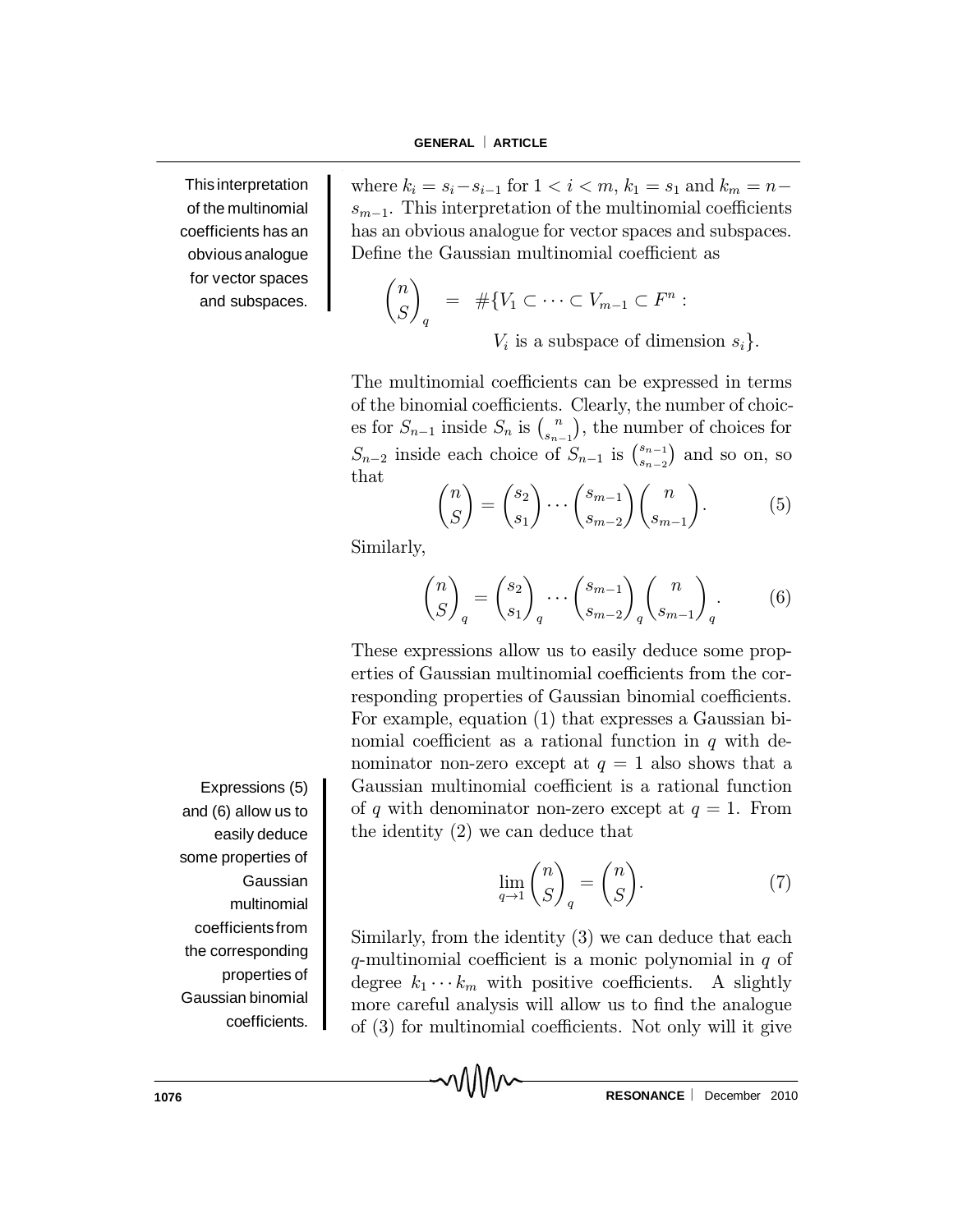us a combinatorial interpretation for the coefficient of a power of  $q$  in the multinomial coefficient, when combined with the principle of inclusion and exclusion, it will also have the rather surprising consequence that the alternating sum

> $\overline{\phantom{0}}$  $S\subset T$  $(-1)^{|T-S|}\binom{n}{S}$ S  $\overline{ }$ q

is a polynomial in  $q$  with non-negative coefficients. (Here  $|T - S|$  denotes the number of elements of T which are not in  $S$ .)

In order to simplify notation, for any  $S \subset \{1, \ldots, n\}$ , let

$$
\Sigma_n(S) = \{ \pi \in \Sigma_n : D(\pi) \subset S \}.
$$

Then (3) can be rewritten as

$$
\binom{n}{S}_q = \sum_{\pi \in \Sigma_n(\{k\})} q^{\mathrm{inv}(\pi)}.
$$

If we expand the right-hand side of (6) using the above identity, we get

$$
\sum_{\pi_1 \in \Sigma_{s_2}(\{s_1\})} \cdots \sum_{\pi_{m-2} \in \Sigma_{s_{m-1}}(\{s_{m-2}\})} \sum_{\pi_{m-1} \in \Sigma_n(\{s_{m-1}\})} \qquad \qquad q^{\text{inv}(\pi_1) + \cdots + \text{inv}(\pi_m)} .
$$
 (8)

We claim that the formula

$$
\Phi(\pi_{m-1}, \pi_{m-2}, \ldots, \pi_1) = \pi_{m-1} \circ \pi_{m-2} \circ \cdots \circ \pi_1
$$

defines a bijection

$$
\Phi: \Sigma_{s_2}(\{s_1\})\times \Sigma_{s_3}(\{s_2\})\times \cdots \times \Sigma_{s_{m-1}}(\{s_{m-1}\})\tilde{\rightarrow} \Sigma_n(S) ,
$$

(where  $\Sigma_r$  is identified with the subgroup of  $\Sigma_n$  which permutes the first r elements of  $\{1, \ldots, n\}$  such that

$$
\mathrm{inv}(\Phi(\pi_{m-1}, \pi_{m-2}, \dots, \pi_1)) = \mathrm{inv}(\pi_{m-1}) + \mathrm{inv}(\pi_{m-2}) + \cdots + \mathrm{inv}(\pi_1),
$$

RESONANCE | December 2010 **1077** 

This alternating sum is a polynomial in *q* with non-negative coefficients.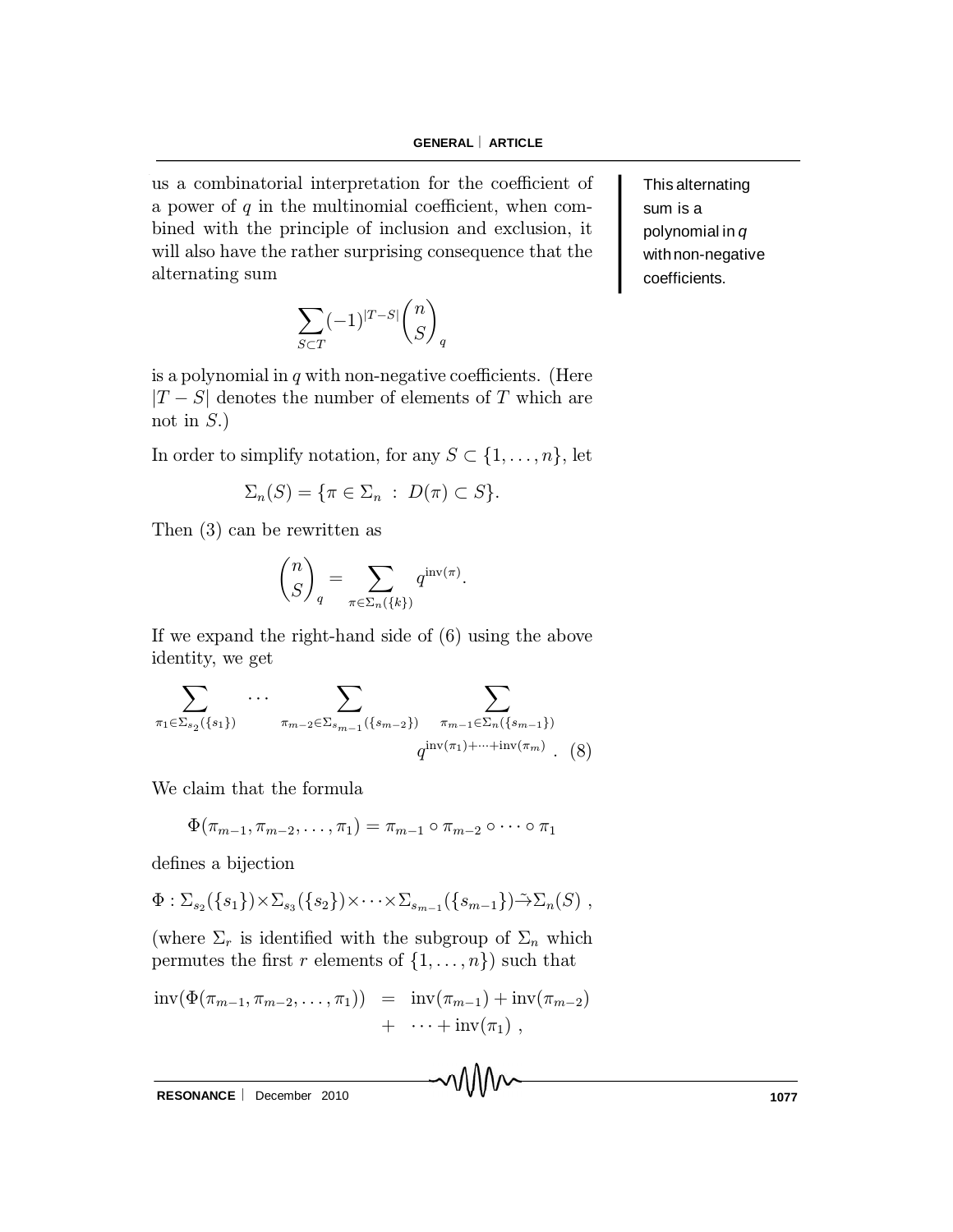allowing us to rewrite (8) as

$$
\binom{n}{k}_q = \sum_{\pi \in \Sigma_n(S)} q^{\mathrm{inv}}(\pi).
$$

Indeed, using induction on  $m$ , it suffices to verify:

Lemma. The formula

$$
(\pi', \pi_{m-1}) \mapsto \pi' \circ \pi_{m-1}
$$

defines a bijection

$$
\Sigma_{s_{m-1}}(\{s_1,\ldots,s_{m-2}\})\times \Sigma_n(\{s_{m-1}\})\to \Sigma_n(S)
$$

such that

$$
inv(\pi_{m-1} \circ \pi') = inv(\pi_{m-1}) + inv(\pi'), \qquad (9)
$$

 $(where \ \Sigma_{s_{m-1}}\ is\ identified\ with\ the\ subgroup\ of\ \Sigma_n\ which$ permutes the first  $s_{m-1}$  elements of  $\{1,\ldots,n\}$ .

*Proof.* Firstly, note that if  $\pi' \in \Sigma_{s_{m-1}}(\{s_1,\ldots,s_{m-2}\})$ and  $\pi_{m-1} \in \Sigma_n(\{s_{m-1}\})$  then both  $\pi'$  and  $\pi_{m-1}$  are increasing functions on each of the segments  $\{s_{r-1}$  +  $1, \ldots, s_r$  for  $r = 1, \ldots, m$ , and therefore, their composition is also increasing on these segments. Therefore  $\pi' \circ \pi_{m-1} \in \Sigma_n(S).$ 

It remains to prove (9). For each permutation  $\pi$ , let  $I(\pi)$  denote the set of pairs  $i < j$  for which  $\pi(i) > \pi(j)$ . In general, if  $\sigma$  and  $\tau$  are permutations then

$$
I(\sigma\circ\tau)\subset\tau^{-1}(I(\sigma))\cup I(\tau)
$$

from which it follows that

$$
inv(\sigma \circ \tau) \le inv(\sigma) + inv(\tau) .
$$

If in addition,  $\tau^{-1}(I(\sigma)) \cap I(\tau) = \emptyset$ , then

$$
I(\sigma \circ \tau) = \tau^{-1}(I(\sigma)) \cup I(\tau)
$$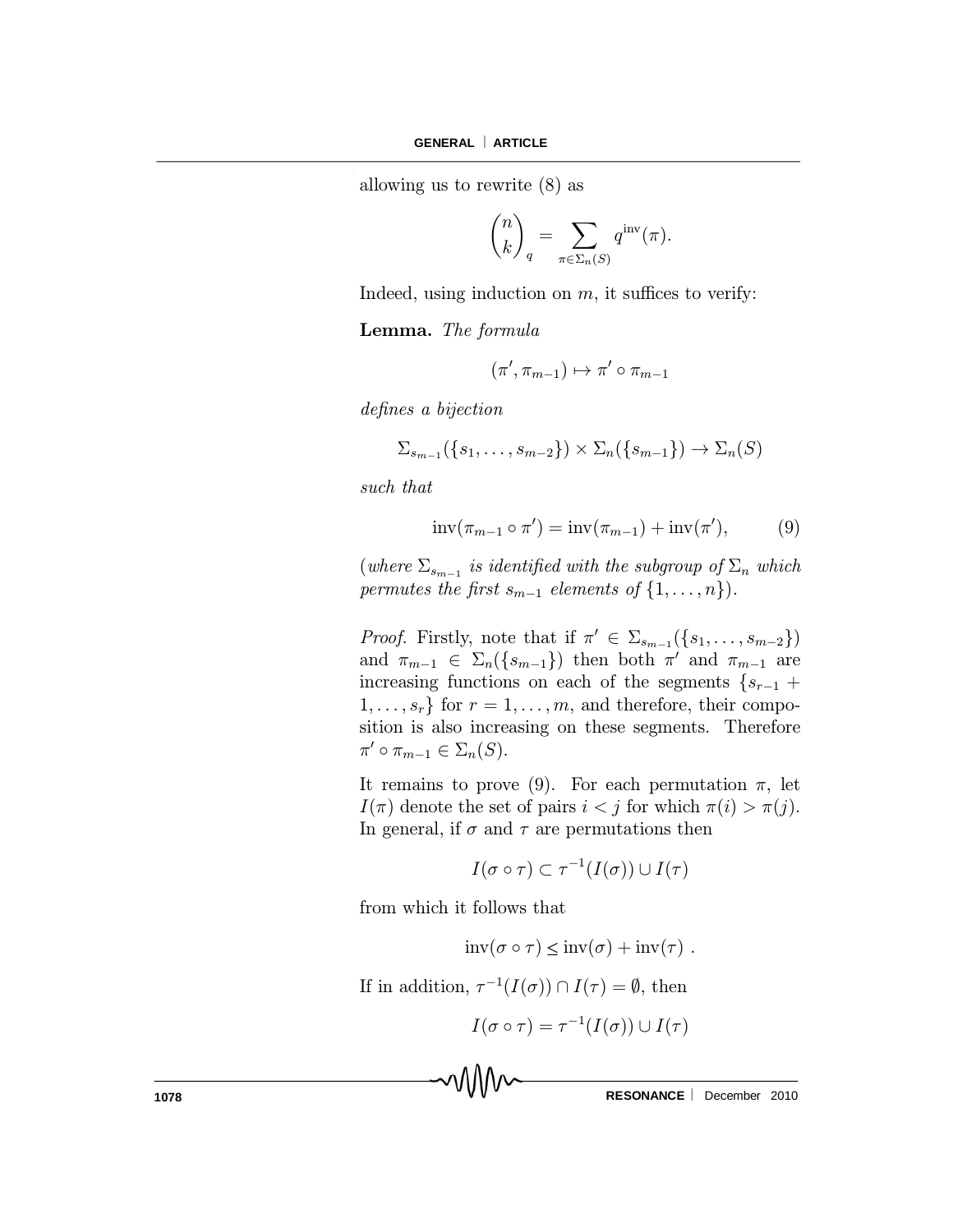and therefore,

$$
inv(\sigma \circ \tau) = inv(\sigma) + inv(\tau) .
$$

Hence in order to prove (9), one must show that

$$
\pi'^{-1}(I(\pi_{m-1})) \cap I(\pi') = \emptyset.
$$
 (10)

Since  $\pi'$  acts only on  $\{1, \ldots, s_{m-1}\}\$ , if  $(i, j)$  is an inversion of  $\pi'$  then  $\pi'(j) < \pi'(i) \leq s_{m-1}$ . Since  $\pi_{m-1}$  has no descents in this range,  $(\pi'(i), \pi'(j))$  cannot be an inversion of  $\pi_{m-1}$ , proving (10).  $\Box$ 

We have succeeded in generalizing (3) to multinomial coefficients:

$$
\binom{n}{k}_q = \sum_{D(\pi) \subset S} q^{\operatorname{inv}(\pi)}.
$$
 (11)

Combining (7) with (11)

$$
\binom{n}{S} = \#\{\pi \in \Sigma_n | D(\pi) \subset S\} . \tag{12}
$$

We shall now combine this identity with the principle of inclusion and exclusion to get a surprising positivity result for alternating sums of multinomial coefficients.

## 3. Principle of Inclusion and Exclusion

This principle is most commonly known as a technique for computing the cardinality of a union of finite sets in terms of cardinalities of various intersections. What follows is a more abstract formulation (see [2, Section  $2.1$ ].

Let R be a finite set. The power set  $2^R$  of R is the set of all subsets of  $R$ . The principle of inclusion and exclusion can be interpreted as saying that two functions  $\alpha, \beta : 2^R \to \mathbf{C}$  satisfy the identities

$$
\beta(T) = \sum_{S \subset T} \alpha(S). \tag{13}
$$

The PIE is a technique for computing the cardinality of a union of finite sets in terms of cardinalities of various intersections.

(principle of inclusion exclusion), we get a surprising result for alternating sums of multinomial coefficients.

Combining identity (12) with the PIE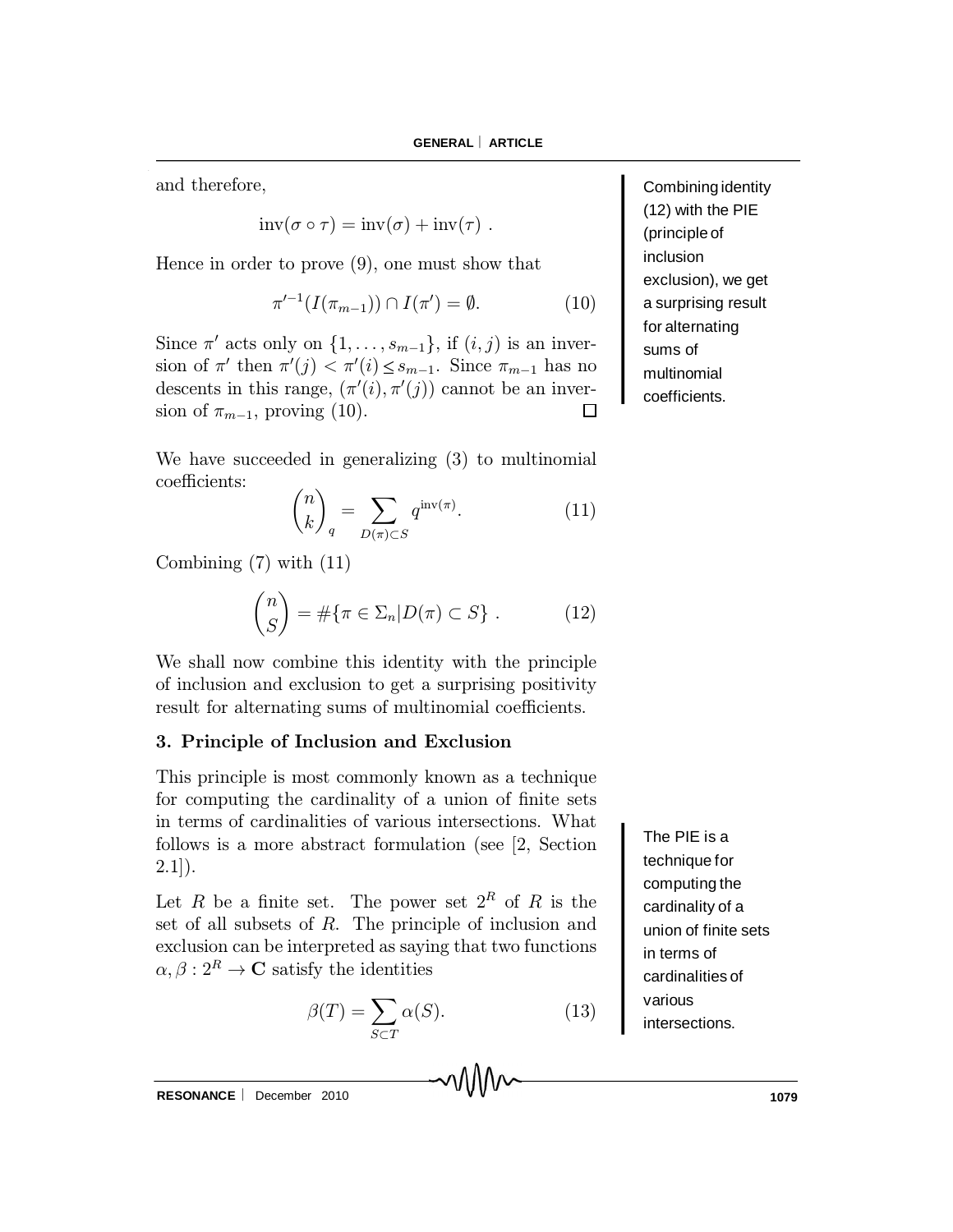for all  $S, T \subset R$  if and only if they satisfy the identities

$$
\alpha(T) = \sum_{S \subset T} (-1)^{|T-S|} \beta(S) \tag{14}
$$

for all  $S, T \subset R$ .

Proof. Assume (13). Then

$$
\sum_{S \subset T} (-1)^{|T-S|} \beta(S) = \sum_{S \subset T} (-1)^{|T-S|} \sum_{U \subset S} \alpha(U)
$$
  
= 
$$
\sum_{U \subset T} \alpha(U) \sum_{U \subset S \subset T} (-1)^{|T-S|}.
$$

If  $m = |T-U| > 0$ , then the inner sum is  $\sum_{i=0}^{m} (-1)^i {m \choose i} =$ 0. Therefore, the expression reduces to  $\alpha(T)$ . Conversely, assume (14). Then

$$
\sum_{S \subset T} \alpha(T) = \sum_{S \subset T} \sum_{U \subset S} (-1)^{|S-U|} \beta(U)
$$

$$
= \sum_{U \subset T} \beta(U) \sum_{U \subset S \subset T} (-1)^{|S-U|}
$$

and as before, the inner sum is zero unless  $U = T$ , in which case it is one.  $\Box$ 

# 4. Counting Permutations with a Given Descent Set

The principle of inclusion and exclusion allows us to use (12) to write a formula for the number of permutations with a given descent set in terms of multinomial coefficients. Take  $R = \{1, \ldots, n\}$  and let

$$
\alpha(S) = \#\{\pi \in \Sigma_n | D(\pi) = S\}.
$$

Then by (12)

$$
\beta(T) = \sum_{S \subset T} \alpha(S) = \# \{ \pi \in \Sigma_n | D(\pi) \subset T \} = \binom{n}{T}.
$$

The PIE allows us to write a formula for the number of permutations with a given descent set in terms of multinomial coefficients.

**1080 RESONANCE** | December 2010

;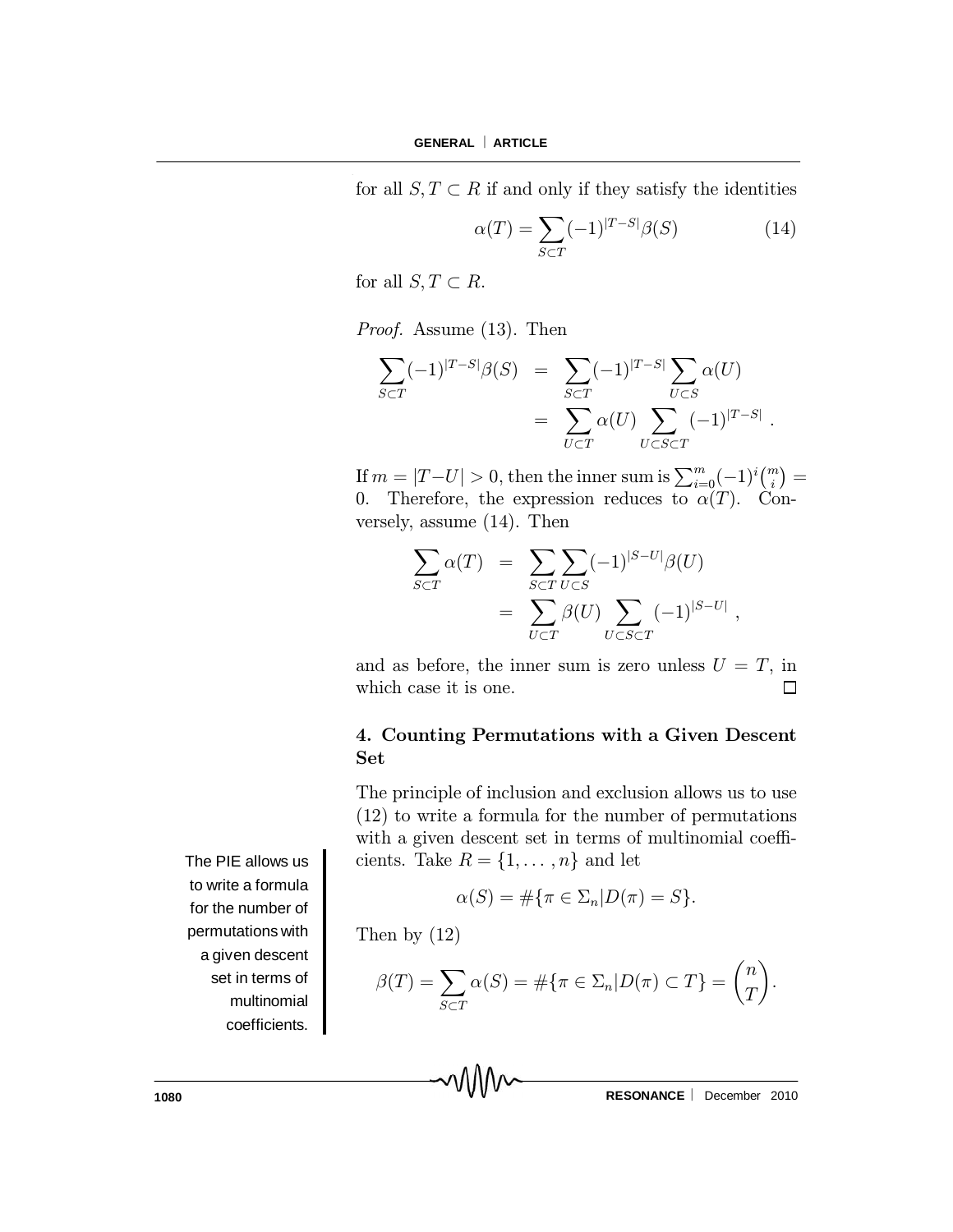Thus, by the principle of inclusion and exclusion

$$
\#\{\pi \in \Sigma_n | D(\pi) = T\} = \sum_{S \subset T} (-1)^{|T-S|} \binom{n}{S}.
$$

# 5. A Surprising Positivity Result

Let

$$
\alpha_q(S) = \sum_{D(\pi) = S} q^{\mathrm{inv}(\pi)}.
$$

Then

$$
\beta_q(T) = \sum_{S \subset T} \alpha_q(S)
$$
  
= 
$$
\sum_{S \subset T} \sum_{D(\pi) = S} q^{\text{inv}(\pi)}
$$
  
= 
$$
\sum_{D(\pi) \subset T} q^{\text{inv}(\pi)}
$$
  
= 
$$
\binom{n}{T}_q.
$$

The principle of inclusion and exclusion (Section 3) gives (see [2,Theorem 3.12.3])

$$
\sum_{S \subset T} (-1)^{|T-S|} \binom{n}{S}_q = \sum_{D(\pi) = T} q^{\text{inv}(\pi)}.
$$
 (15)

Not only is this alternating sum positive; in fact it is a polynomial in  $q$  with non-negative coefficients! The identity (15) gives a formula for the number of permutations with descent set  $T$  and  $i$  inversions: it is the coefficient of  $q^i$  in the alternating sum of Gaussian multinomial coefficients on the left-hand side.

# 6. Closing Remarks

nomial coefficients  $\binom{n}{k}$  increase with k when  $k \leq$ The combinatorics of Gaussian binomial coefficients continues to fascinate mathematicians today. That the bi- $\binom{n}{k}$  increase with k when  $k \leq n/2$  and Gaussian binomial coefficients continue to fascinate mathematicians today.

The alternating sum in (15) is not just positive; it is a polynomial in *q* with non-negative coefficients.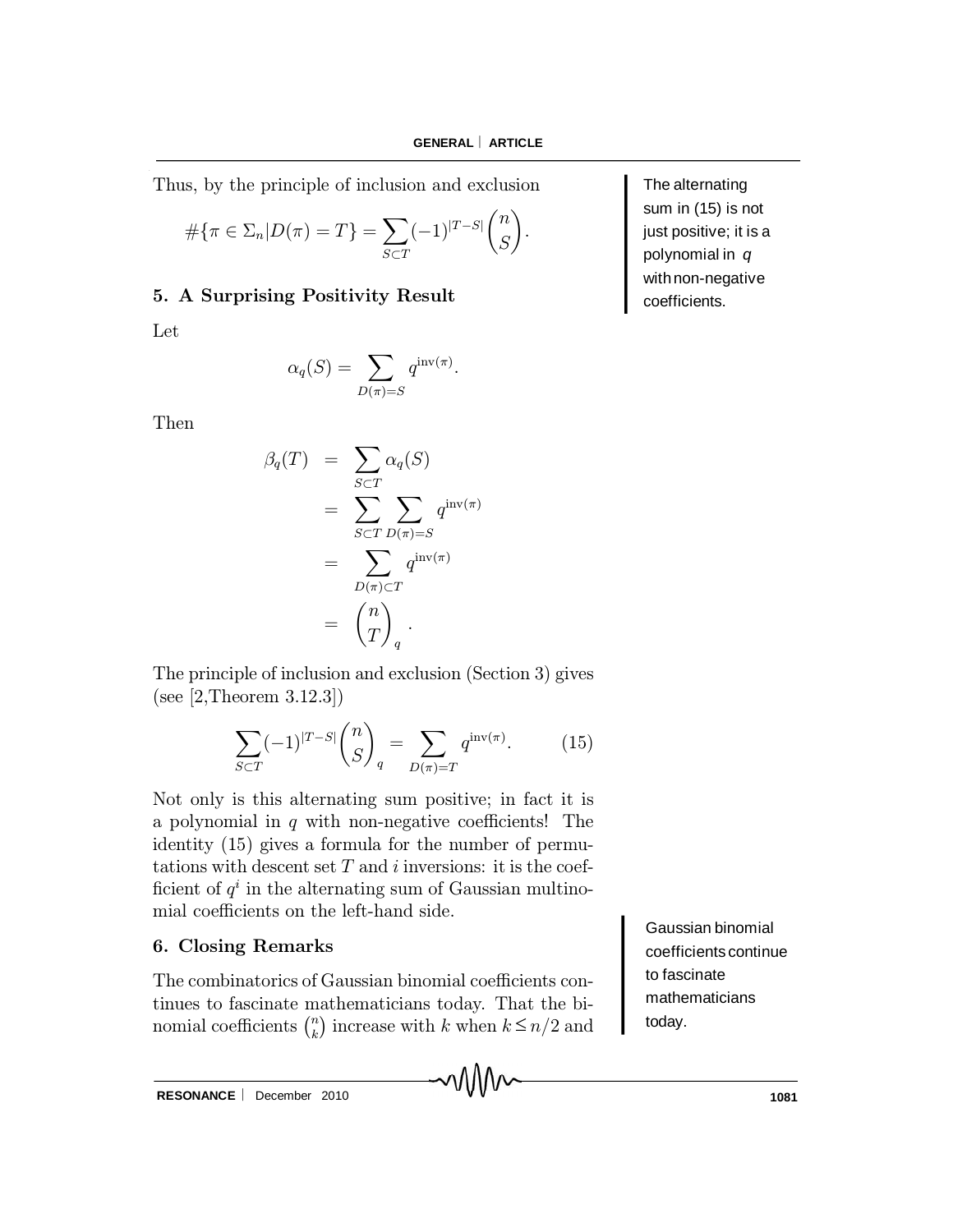proof by Doron Zeilberger [5]).

integers.

decrease for  $k \geq n/2$  is easy to see [3]. The first direct proof of the analogous statement for Gaussian binomial coefficients, that they increase in  $k$  up to some point, and then decrease, was found as late as 1990 by Kathleen M O'Hara [4] (see also an expository article on O'Hara's

Counting subspaces in a finite dimensional vector space over the field  $\mathbf{Z}/p\mathbf{Z}$  is a special case of the problem of counting subgroups inside a finite abelian group. Every finite abelian group can be written as a product over a

where  $\lambda = (\lambda_1 \geq \cdots \geq \lambda_l)$  is a sequence of positive

A generalization of the problem of counting k-dimensional subspaces in an  $n$ -dimensional space is the problem of counting subgroups of type  $A_{p,\mu}$  inside  $A_{p,\lambda}$  for  $\mu =$  $(\mu_1 \geq \cdots \geq \mu_m)$ . The generalizations of (1) and (2) have been known for a long time (e.g., Delsarte [6]) and are related to multiset combinatorics (a multiset is a set where elements are allowed to appear with multiplicities, for example, as in the case of roots of a polynomial). However, the analogues of (11) and (15) are more subtle, and can be found in Lynne Butler's beautiful monograph

 $A_{p,\lambda} = \mathbf{Z}/p^{\lambda_1}\mathbf{Z} \times \cdots \times \mathbf{Z}/p^{\lambda_l}\mathbf{Z}$ , (16)

finite set of prime numbers of groups of the form

The first direct proof of the unimodal property for Gaussian binomial coefficients was found only in 1990.

> [7]. In recent years, techniques from combinatorics have been combined with those from analytic number theory (namely, zeta functions) to study enumeration problems in algebra with great success (see, for example the survey article [8]). The reader who wishes to start learning the language and basic techniques of modern combinatorics need look no further than Richard P Stanley's amazing book [2] from which we have drawn extensively. A slightly different take on some of the contents of this article can be found in Henry Cohn's expository article [9].

> > MM

**Counting** subspaces in a finite vector space is a special case of the problem of counting subgroups inside a finite abelian group.